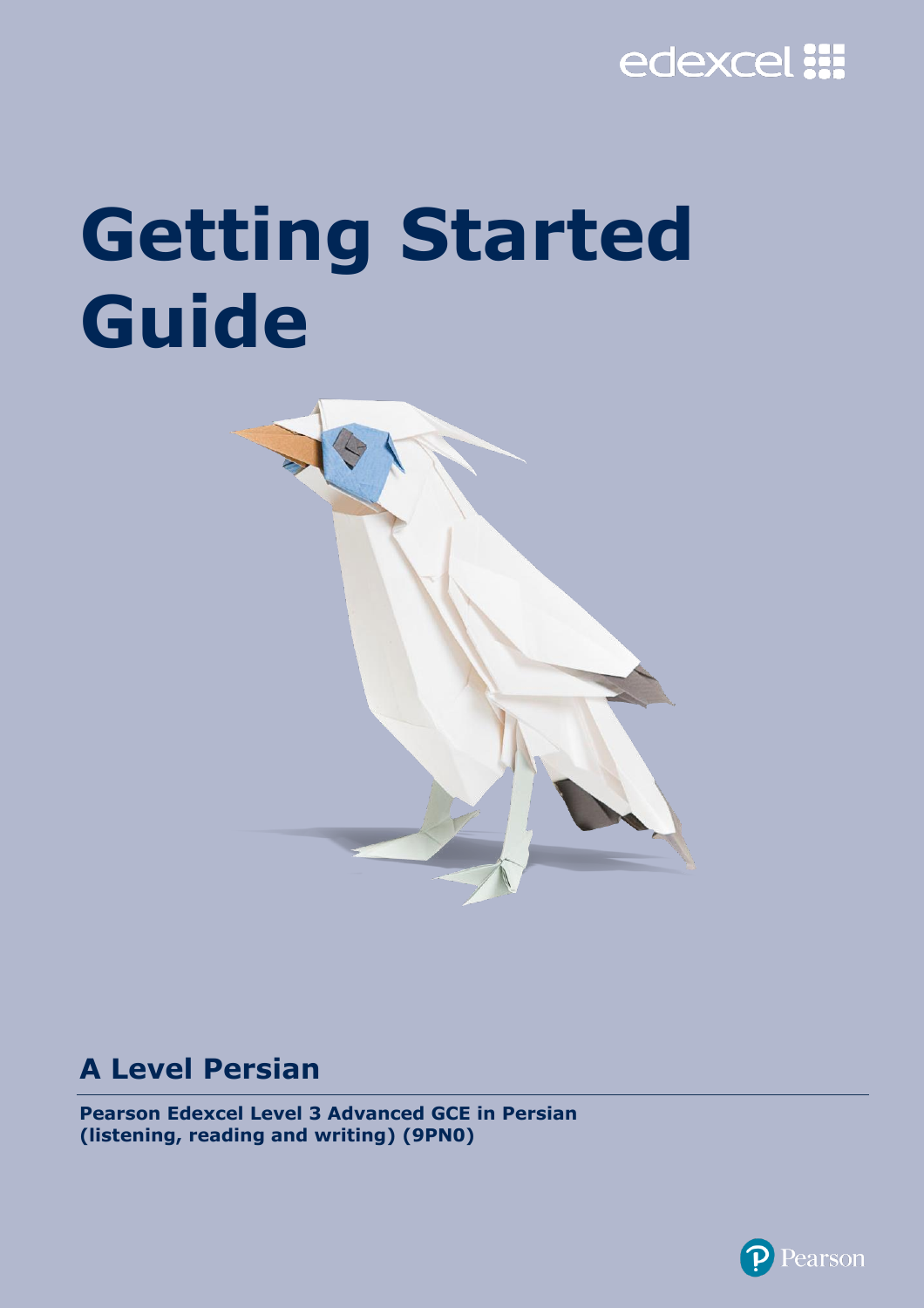# **Getting Started Guide: A Level Persian**

| <b>1 Introduction</b>                                   | 3  |
|---------------------------------------------------------|----|
| 2 What's changed?                                       | 4  |
| 2.1 AS has not been redeveloped                         | 4  |
| 2.2 Changes to A level qualifications                   | 4  |
| <b>Aims and objectives</b>                              | 4  |
| <b>Themes</b>                                           | 4  |
| <b>Prescribed works</b>                                 | 4  |
| <b>Summarising information</b>                          | 4  |
| <b>Independent research skills</b>                      | 4  |
| <b>Assessment Objectives</b>                            | 5  |
| <b>2.3 Specification overview</b>                       | 5  |
| <b>Assessment structure</b>                             | 5  |
| <b>Specification content</b>                            | 5  |
| <b>Comparison of reformed and legacy specifications</b> | 6  |
| <b>3 Planning</b>                                       | 10 |
| 3.1 Planning a linear A level course                    | 10 |
| <b>3.2 Suggested resources</b>                          | 10 |
| <b>4 Content guidance</b>                               | 12 |
| 4.1 Themes and sub-themes                               | 12 |
| <b>4.2 Prescribed works</b>                             | 12 |
| <b>5 Assessment guidance</b>                            | 13 |
| 5.1 Breakdown of Assessment Objectives                  | 13 |
| <b>5.2 Assessment overview</b>                          | 13 |
| 5.3 Understanding how to apply the mark grids           | 14 |
| <b>6 Subject advisor support</b>                        | 17 |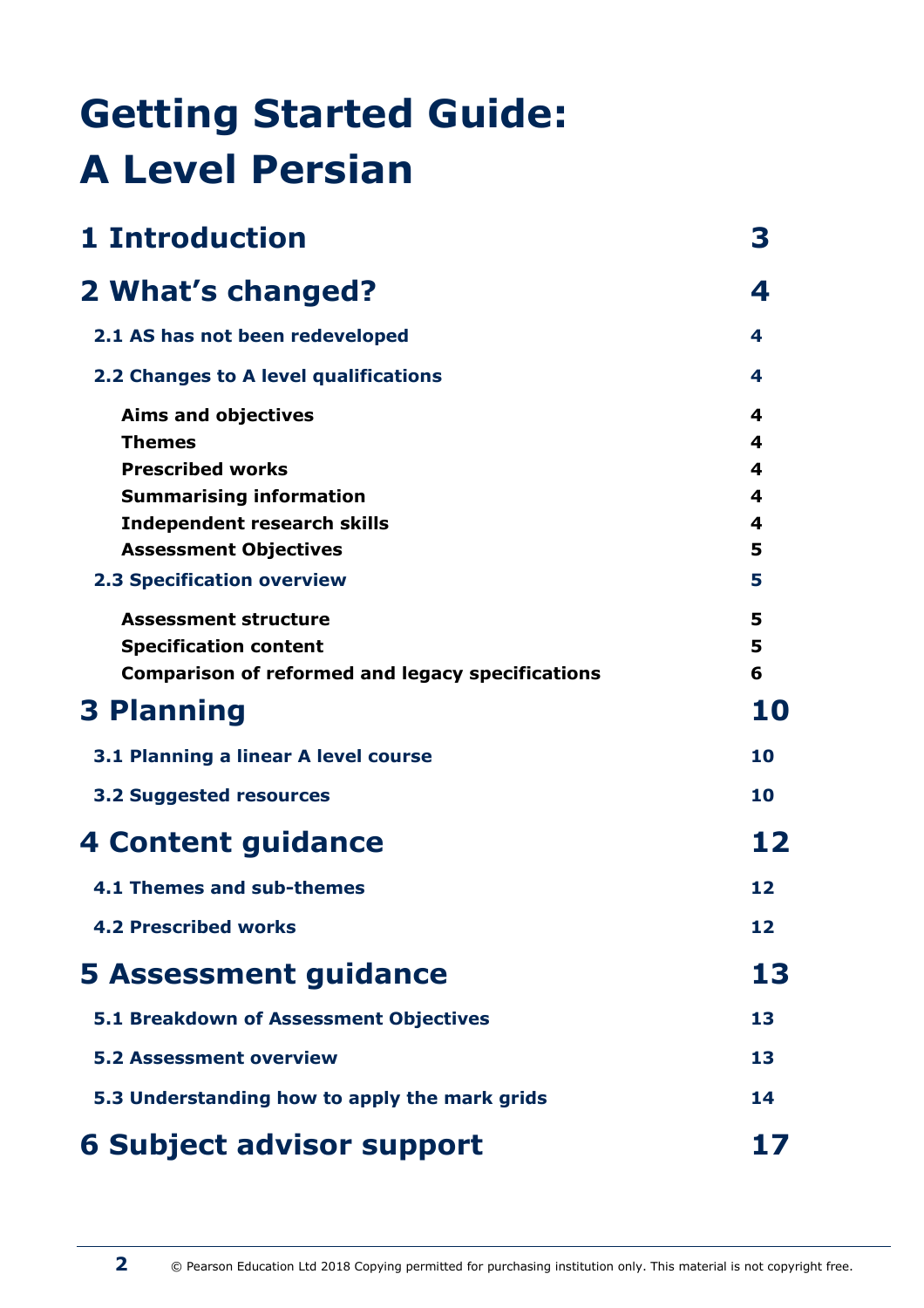# **1 Introduction**

Our A level qualifications are designed to be appealing and engaging to students, while preparing them for future study and work. We have developed inspiring and culturally relevant courses based on feedback from teachers, students, subject associations, academics and advisors.

The qualification has a clear structure, which will enable students to develop advanced-level, transferable language alongside a deeper cultural appreciation of the Persian-speaking world. There is an emphasis on promoting understanding of grammar to allow spontaneous, creative use of language to suit different purposes. The themes are engaging and relevant, combining familiar and new content. Popular texts and films have been chosen, both classical and contemporary.

Pearson is strongly committed to maintaining the availability of a wide range of language A levels. Although some awarding organisations are ceasing to offer those language A levels only taken by a limited number of students, we believe these qualifications make an important contribution to fostering diversity and community cohesion.

We are redeveloping A levels in:

- Arabic
- **Greek**
- **Japanese**
- **Urdu**

And we are developing the following A levels for the first time:

- Gujarati
- Persian
- Portuguese
- **Turkish**

Note that we have taken the decision not to develop AS qualifications in any of these languages. This Getting Started Guide provides an overview of the new A level Persian specification, to help you get to grips with the changes to content and assessment.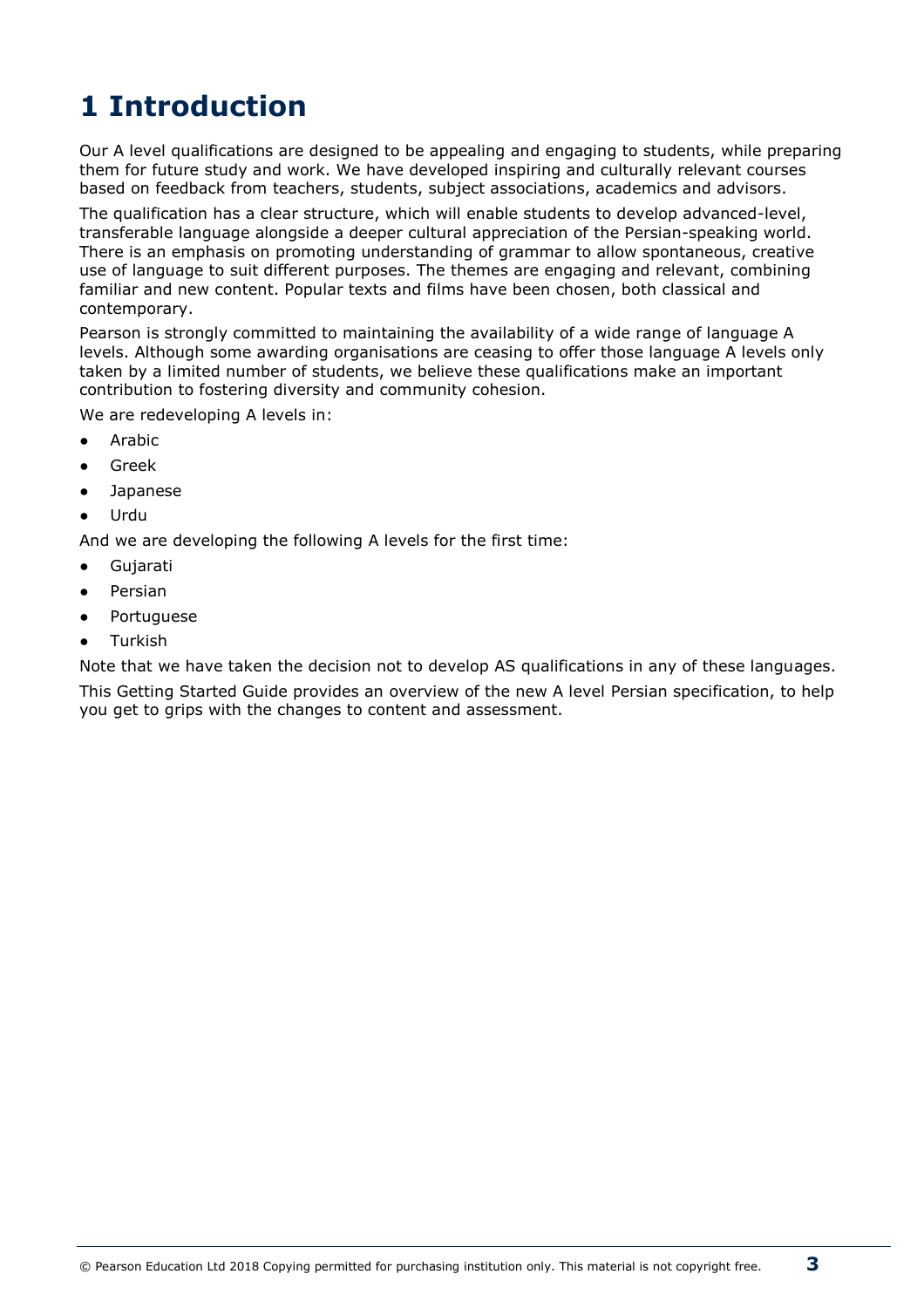# **2 What's changed?**

### **2.1 AS has not been redeveloped**

Our discussions with schools and colleges have indicated that, under the new system in which AS results no longer count towards A level grades, take-up of AS level will be very limited. For this reason we have taken the decision only to offer the full linear A level in the languages being developed for first teaching in 2018.

### **2.2 Changes to A level qualifications**

From September 2018, A level Persian will be a fully linear qualification. This means that all examinations must be sat at the end of the course. More information about the implications of the move to linear assessment is given on page 10.

Separate subject criteria have been developed for these languages with smaller cohorts. While the level of rigour and demand will be the same, there will be no requirement for students to demonstrate spoken language skills.

#### **Aims and objectives**

There is a new set of aims and objectives for this A level. As a result, students are now required to:

- study two works from a prescribed list
- summarise information from spoken and written sources in writing
- develop independent research skills
- undertake a task integrating the skills of listening, reading and writing
- translate from and into Persian.

#### **Themes**

The specification content is broken down into four themes relating to the target language culture. Two themes relate to 'society, past and present', and two themes relate to 'political and/or intellectual and/or artistic culture, past and present'.

#### **Prescribed works**

In the specification, we have specified a list of prescribed works in Persian, including literary texts and films. Students must study either one literary text and one film, or two literary texts. Knowledge and understanding of works will be assessed in Paper 2 (Translation into Persian and written response to works).

#### **Summarising information**

This is a new requirement testing students' ability to summarise information. Students should be able to:

- identify the main ideas
- summarise a line of argument and/or different points of view
- evaluate and draw conclusions.

Ability to summarise will be assessed in Paper 3 (Listening, reading and writing in Persian), question 5(c).

#### **Independent research skills**

Students will be required to develop as independent researchers through the study of language. Students are required to select one research subject from the four given in the specification and undertake independent research on all three aspects. Students will have to demonstrate knowledge and understanding of the research subject in Paper 1 (Translation into English, reading comprehension and writing (research question) in Persian).

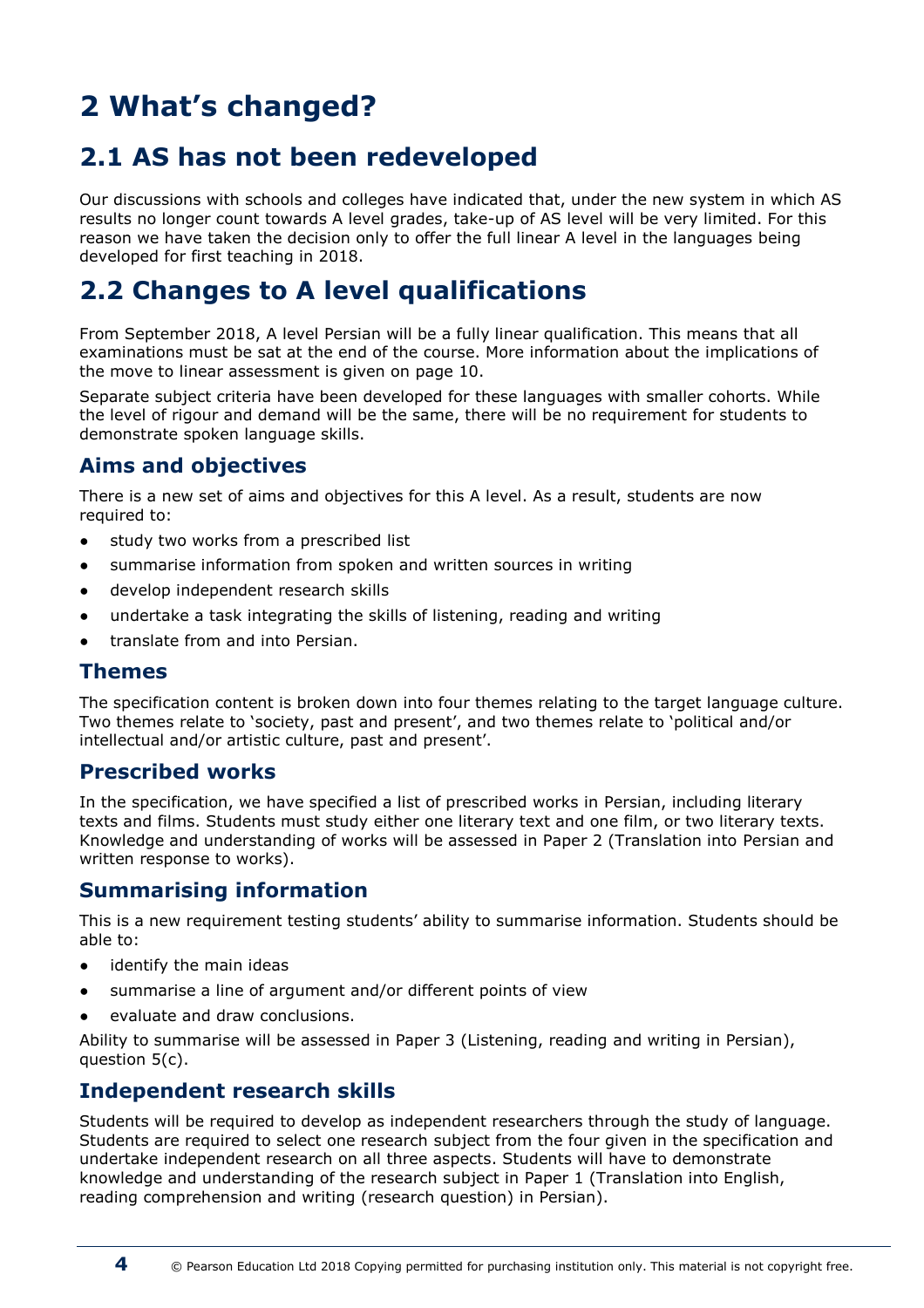#### **Assessment Objectives**

The A level languages Assessment Objectives have been revised.

There are two main changes to the Assessment Objectives:

- A new AO4 has been introduced. This requires knowledge and understanding of, and critical and analytical response to, cultural and social issues relating to countries where Persian is spoken.
- AO3 has a greater proportion of the marks than in the previous specification, and has a subtly changed emphasis – there is greater emphasis now on active application of grammar in generating new, independent language.

| <b>AO1</b>        | Understand and respond in writing to spoken language drawn from a                                                                                                                 |
|-------------------|-----------------------------------------------------------------------------------------------------------------------------------------------------------------------------------|
| 20%               | variety of sources                                                                                                                                                                |
| AO <sub>2</sub>   | Understand and respond in writing to written language drawn from a                                                                                                                |
| 30%               | variety of sources                                                                                                                                                                |
| AO3               | Manipulate the language accurately, in written forms, using a range of                                                                                                            |
| 30%               | lexis and structures                                                                                                                                                              |
| <b>AO4</b><br>20% | Show knowledge and understanding of, and respond critically and<br>analytically to, different aspects of the culture and society of the<br>countries where the language is spoken |

### **2.3 Specification overview**

#### **Assessment structure**

| Paper 1 | Translation into English, reading<br>comprehension and writing (research question)<br>in Persian | 2 hours 30 minutes | 40% |
|---------|--------------------------------------------------------------------------------------------------|--------------------|-----|
| Paper 2 | Translation into Persian and written responses<br>to works                                       | 2 hours 40 minutes | 30% |
| Paper 3 | Listening, reading and writing in Persian                                                        | 2 hours 15 minutes | 30% |

#### **Specification content**

Specification content is now based around social, political and cultural themes, relating to the Persian language, culture and communities. This will enable students to gain a deeper understanding of the culture related to their language of study, and ensure smooth progression to further study.

Themes 1, 3 and 4 focus on aspects of the society of **Iran** only. Theme 2 focuses on the artistic culture and politics in **Iran and Afghanistan**.

Students will study four themes:

- Theme 1: Changes in contemporary society
- Theme 2: Media and culture
- Theme 3: Aspects of Persian-speaking society
- Theme 4: Political and artistic influences on society past and present

There are a number of sub-themes, which can be found on pages 6–7. The questions in the question papers are set within the context of these themes.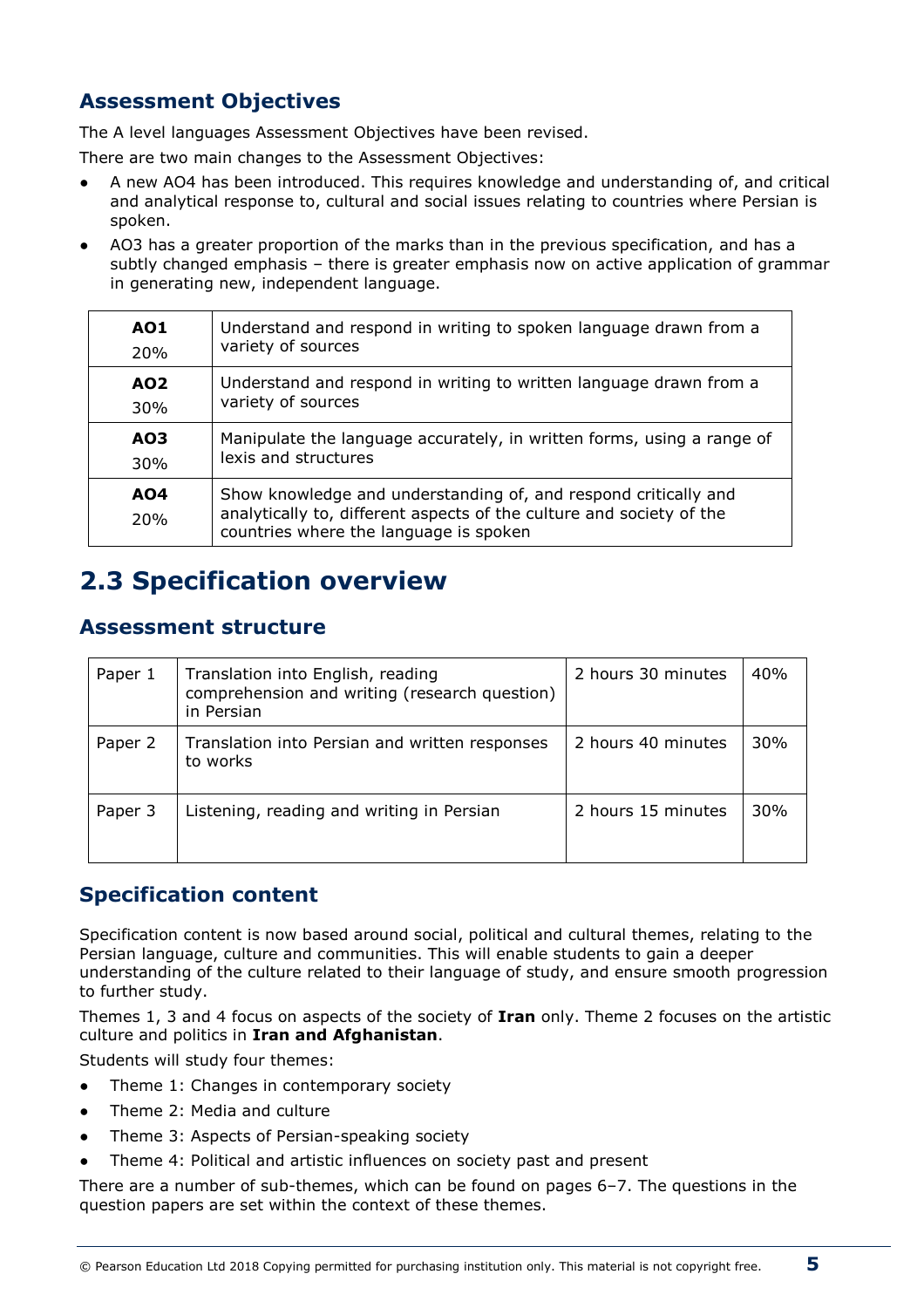Students are also required to undertake independent research based on one of the four research subjects listed in the specification. Students must research all three aspects within the research subject. Research subjects and aspects are as follows:

● Work opportunities for young people

Transition from traditional to new careers; move from rural to urban working and its impacts; problem of unemployment

- Development of social and online media Representation of Western values; impact of social and online media on lifestyles; increased spread of information and sharing of news
- Expectations of women in society
	- Access to education; the drive for equality; contribution to the arts
- Aspects of contemporary Iranian art

Works and influence of Mohammed Ghaffari (Kamal-ol-Molk); works and significance of the Saqqa-Kana School of Art (1950s–1970s); influence of European art

#### **Comparison of the reformed and legacy specifications**

| <b>Reformed specification</b> |                                                                                                                    | <b>Legacy specification</b>                                                                                 |  |
|-------------------------------|--------------------------------------------------------------------------------------------------------------------|-------------------------------------------------------------------------------------------------------------|--|
| Theme 1                       | <b>Changes in contemporary</b><br>society<br><b>Changes in family</b><br><b>structures</b>                         | Aspects of daily life sub-topics<br>The family: different<br>structures and relationships                   |  |
|                               | Changing attitudes toward<br>marriage and relationships;<br>role of older generations;<br>gender roles             |                                                                                                             |  |
|                               | <b>Education</b><br>$\bullet$                                                                                      |                                                                                                             |  |
|                               | Secondary school streams; the<br>growth in private and fee-<br>based higher education; the<br>graduate brain drain |                                                                                                             |  |
| Theme 2                       | <b>Media and culture</b>                                                                                           | Education and training sub-topics                                                                           |  |
|                               | <b>Music</b><br>Traditional music and<br>instruments; popular culture<br>and music; influence of other             | School and school life:<br>individual experiences; local<br>and national concerns                           |  |
|                               |                                                                                                                    | Culture sub-topics                                                                                          |  |
|                               | cultures<br><b>Festivals and customs</b><br>National and seasonal festivals;                                       | Heritage and history:<br>influence and impacts of<br>heritage                                               |  |
|                               | traditional customs; changing<br>attitudes to festival and<br>customs                                              | Leisure and entertainment sub-<br>topics                                                                    |  |
|                               |                                                                                                                    | Leisure activities: aspects of<br>cultural life, e.g. film,<br>theatre; the arts as part of<br>leisure time |  |

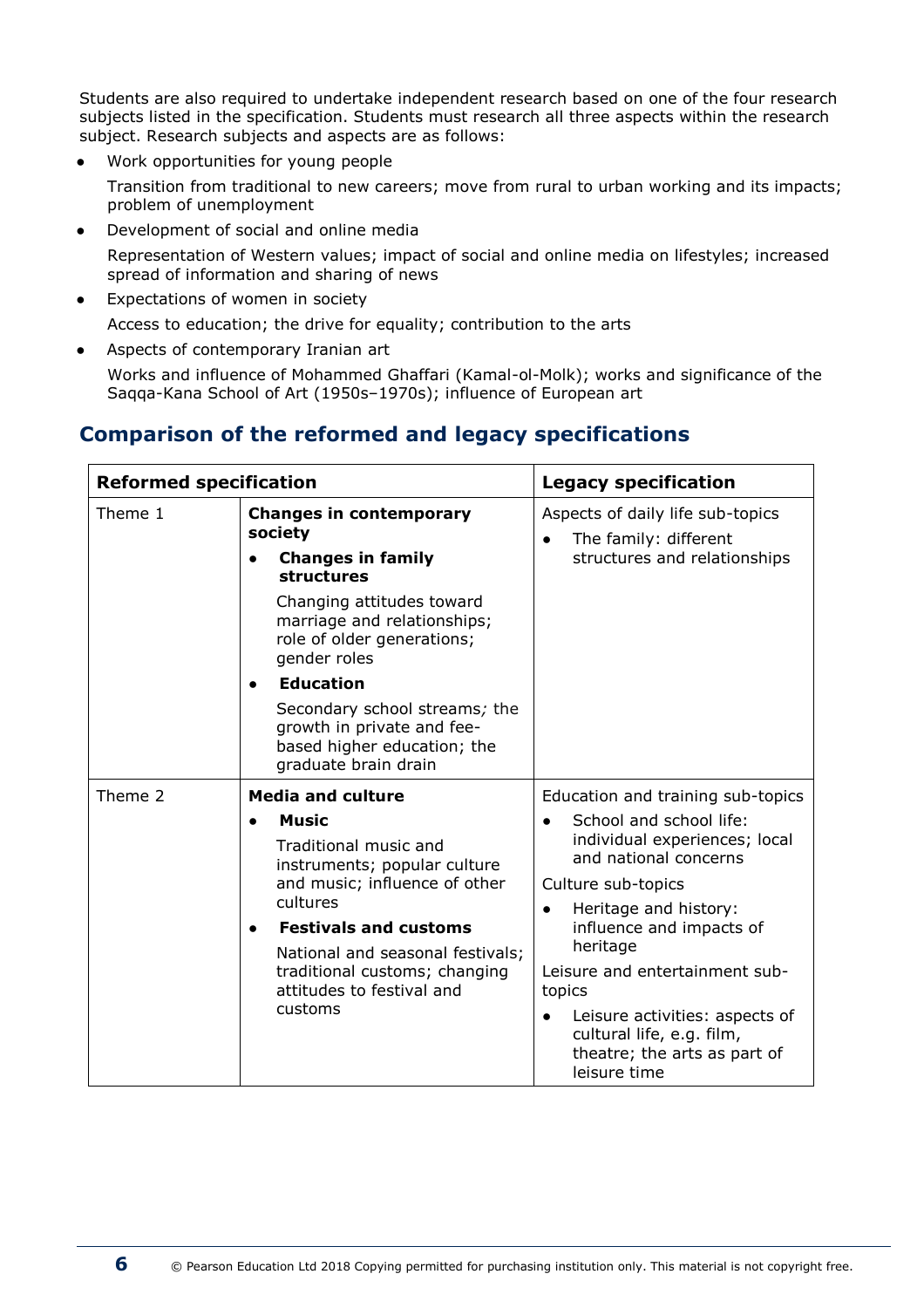| Theme 3        | <b>Aspects of Persian-speaking</b><br>society<br><b>Engagement with</b><br>environmental issues<br>Changing attitudes towards<br>environmental issues;<br>embracing of different types of<br>energy; pollution and its<br>impact on Iranian society                                                                                                                                                                | The Environment sub-topics<br>The individual and the<br>$\bullet$<br>environment<br>Energy management:<br>$\bullet$<br>alternative energy sources;<br>changing use of fossil fuels;<br>nuclear energy; changing<br>energy demands<br>Pollution: causes;<br>$\bullet$ |
|----------------|--------------------------------------------------------------------------------------------------------------------------------------------------------------------------------------------------------------------------------------------------------------------------------------------------------------------------------------------------------------------------------------------------------------------|----------------------------------------------------------------------------------------------------------------------------------------------------------------------------------------------------------------------------------------------------------------------|
|                | Tourism and its impact on<br>society<br>Cultural and natural tourist<br>attractions; sites registered by<br>UNESCO and importance of<br>preserving them; impact of<br>tourism on society                                                                                                                                                                                                                           | consequences; solutions<br>Leisure and entertainment sub-<br>topics<br>Tourism and related themes:<br>tourism as a changing<br>phenomenon                                                                                                                            |
| Theme 4        | <b>Political and artistic influences</b><br>on society past and present<br>Iran-Iraq War 1980-88<br>Impact on society and<br>individuals; representation in<br>literature and film; the<br>aftermath of the war<br><b>Arts and crafts</b><br>Modern and traditional<br>handicrafts; influence of<br>Islamic Art; developments in<br>modern architecture                                                            |                                                                                                                                                                                                                                                                      |
| Literary works | Prescribed list of works:<br>Aadat Mikonim, Zoya Pirzad,<br>$\bullet$<br>2004 (novel)<br>Khanevadeh Nikakhtar, Iraj<br>Pezeshkzad, 2001 (play)<br>Kart Postal, R. Sharifian, 2008<br>(novel)<br>Students are expected to produce<br>responses that relate to features<br>such as:<br>form and technique<br>key themes, concepts and<br>issues<br>characterisation<br>plot structure<br>social and cultural setting | Study of literary works not<br>required.                                                                                                                                                                                                                             |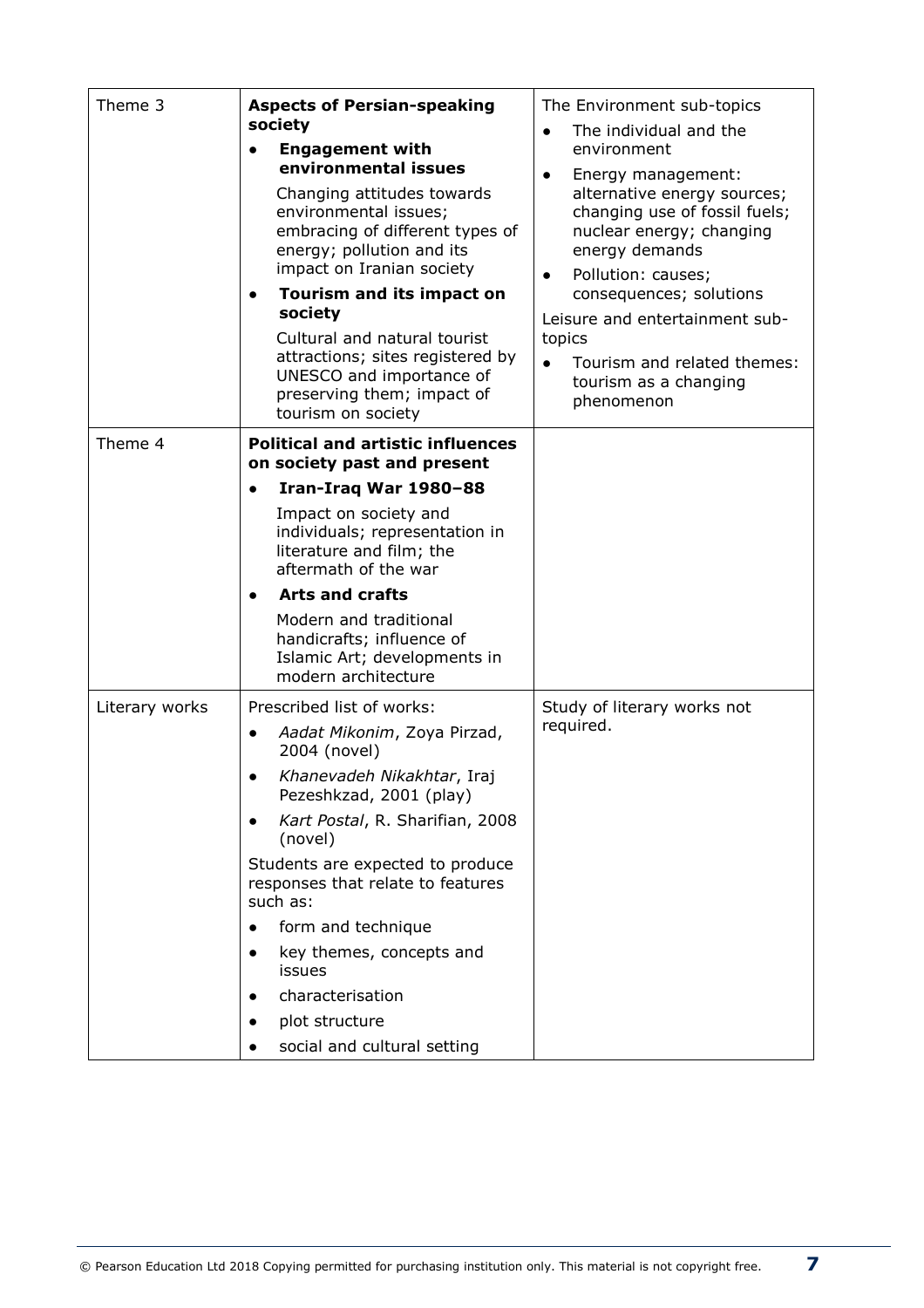| Films                   | Prescribed list of films:                                                             | Study of film not required.                                                            |
|-------------------------|---------------------------------------------------------------------------------------|----------------------------------------------------------------------------------------|
|                         | Separation, Asghar Farhadi,<br>2011                                                   |                                                                                        |
|                         | Offside, Jafar Panahi, 2006<br>$\bullet$                                              |                                                                                        |
|                         | Superstar, Tahmineh Milani,<br>2009                                                   |                                                                                        |
|                         | Students are expected to produce<br>responses that relate to features<br>such as:     |                                                                                        |
|                         | form and technique<br>$\bullet$                                                       |                                                                                        |
|                         | key themes, concepts and<br>$\bullet$<br>issues                                       |                                                                                        |
|                         | characterisation<br>$\bullet$                                                         |                                                                                        |
|                         | plot structure<br>$\bullet$                                                           |                                                                                        |
|                         | social and cultural setting<br>$\bullet$                                              |                                                                                        |
| Independent<br>research | Must be based on one of the four<br>research subjects listed in the<br>specification: | Independent research not<br>required.                                                  |
|                         | Work opportunities for young<br>$\bullet$<br>people                                   |                                                                                        |
|                         | Development of social and<br>$\bullet$<br>online media                                |                                                                                        |
|                         | Expectations of women in<br>society                                                   |                                                                                        |
|                         | Aspects of contemporary<br>$\bullet$<br>Iranian art                                   |                                                                                        |
|                         | Students must research all three<br>aspects of their chosen research<br>subject       |                                                                                        |
| N/A                     | No equivalent in new specification                                                    | Aspects of daily life sub-topics                                                       |
|                         |                                                                                       | The family: living conditions<br>(housing, shopping and<br>patterns of daily life)     |
|                         |                                                                                       | Food, drink, health,<br>obsessions and addictions                                      |
|                         |                                                                                       | Transport: patterns of use<br>(for the individual and at<br>local and national levels) |
| N/A                     | No equivalent in new specification                                                    | Leisure and entertainment sub-<br>topics                                               |
|                         |                                                                                       | Sport (including national<br>sporting concerns and<br>traditions)                      |
| N/A                     | No equivalent in new specification                                                    | <b>Communication and Media</b><br>sub-topics                                           |
|                         |                                                                                       | Communication technology:<br>patterns and changes to<br>communication in daily life    |
|                         |                                                                                       | Media, e.g. written press;<br>٠<br>radio; television (roles and<br>influences)         |

8 © Pearson Education Ltd 2018 Copying permitted for purchasing institution only. This material is not copyright free.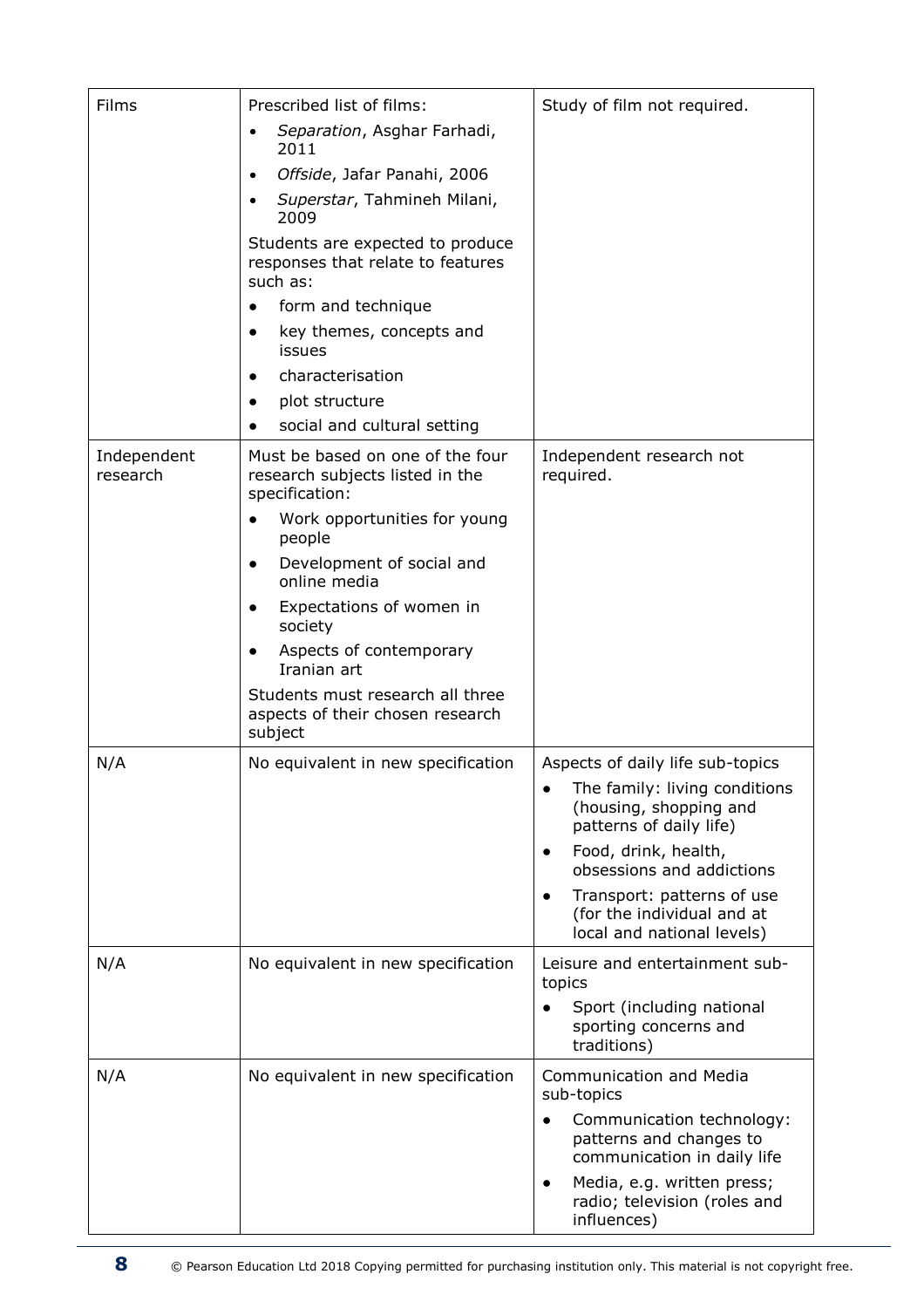| N/A | No equivalent in new specification | Society sub-topics<br>Integration and exclusion:<br>$\bullet$<br>age; gender; race; religion;<br>equality of opportunity<br>Law and order: trends of<br>$\bullet$<br>crime and punishment; civil<br>unrest; policing                                                                                                                                                                                                                             |
|-----|------------------------------------|--------------------------------------------------------------------------------------------------------------------------------------------------------------------------------------------------------------------------------------------------------------------------------------------------------------------------------------------------------------------------------------------------------------------------------------------------|
| N/A | No equivalent in new specification | The Environment sub-topics<br>Energy management:<br>$\bullet$<br>alternative energy sources;<br>changing use of fossil fuels;<br>nuclear energy; changing<br>energy demands                                                                                                                                                                                                                                                                      |
| N/A | No equivalent in new specification | Science and technology: impact<br>and issues sub-topics<br>Medical progress:<br>$\bullet$<br>development and change -<br>impacts on health care, life<br>styles, ethics and beliefs<br>Scientific advances: change<br>$\bullet$<br>and innovation - impacts and<br>issues on society, knowledge<br>and education<br>Technological developments:<br>$\bullet$<br>change and development -<br>impacts on lifestyles, habits,<br>work and education |
| N/A | No equivalent in new specification | Culture sub-topics<br>Literature and the arts:<br>$\bullet$<br>trends, changes, influences<br>and impacts on individuals<br>and society<br>Political issues: changes at<br>local and national level;<br>impacts on the individual<br>and society                                                                                                                                                                                                 |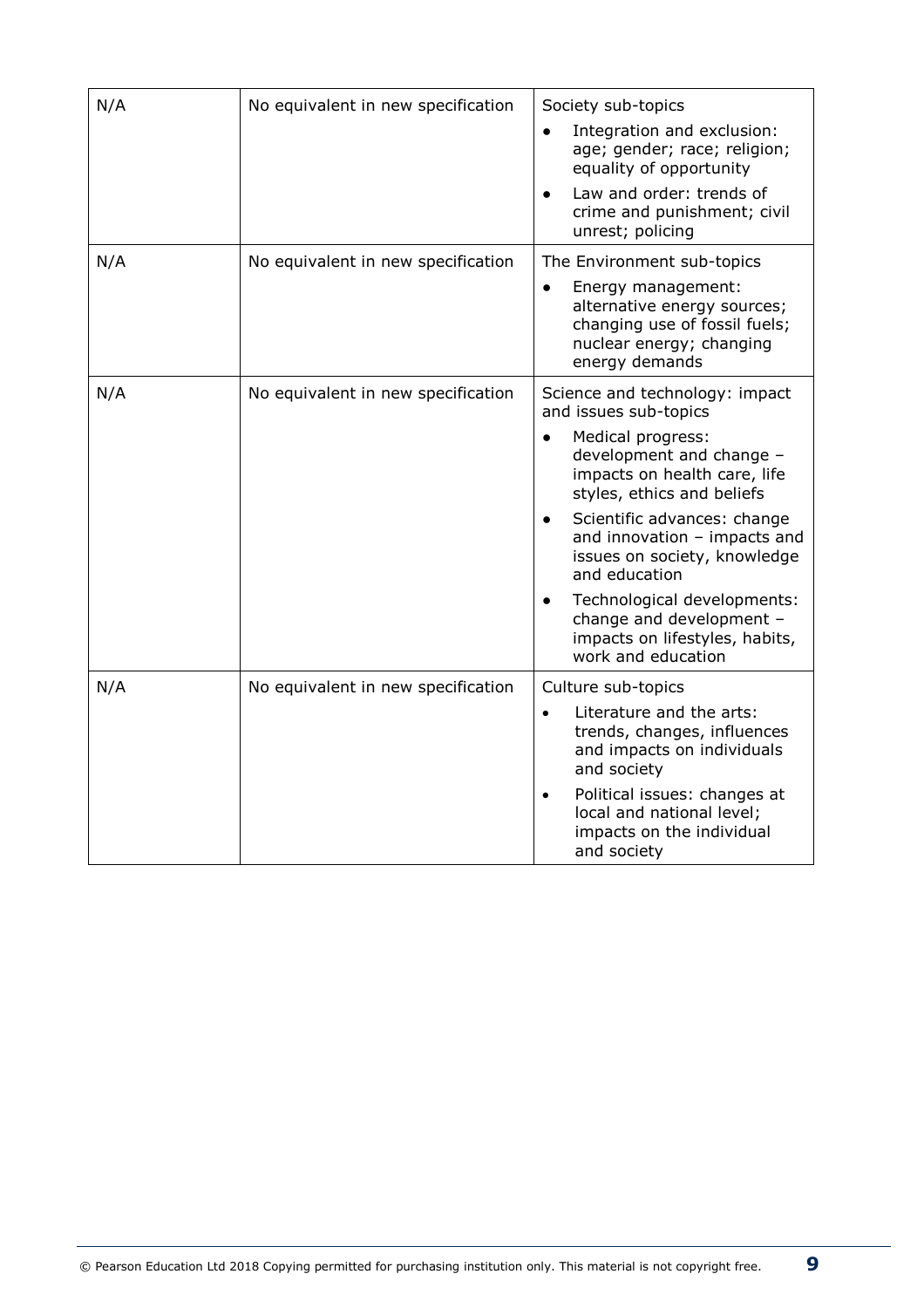# **3 Planning**

### **3.1 Planning a linear A level course**

The key difference with a linear A level is that all exams are taken at the end of the (usually) two-year course. As a result, it is not possible to retake individual exams – rather, if you wish to retake, you must retake the entire qualification.

In terms of language learning, this is a logical and positive development because students must retain and build on everything they learn in order to master a language effectively.

Course planning needs to cover:

- four themes
- either two literary texts, or a literary text and a film
- sufficient practice in listening, reading, writing and translation
- a broad range of grammar and opportunities to use this to generate language independently
- independent research of selected research subject
- development of critical and analytical thinking.

Here is just one way in which you might structure a two-year course:

|        |                    | Grammar     | <b>Skills</b>       | Research               |
|--------|--------------------|-------------|---------------------|------------------------|
| Year 1 | Theme 1            |             | ᠸ                   |                        |
|        | Theme 2            |             | ᠳ<br>ס              | $\overline{R}$         |
|        | Literary work/Film | development | 옵                   |                        |
| Year 2 | Theme 3            | Revision/   | 흐<br>တဲ<br>ůЧ       | <u>ທ</u><br>ō<br>skil  |
|        | Theme 4            |             | <u>ო</u><br>readi   | ω                      |
|        | Literary work/Film |             | ansfer<br>ansl<br>보 | ㅎ<br>ㅎ<br>āS<br>ğ<br>ᇹ |
|        | Revision           |             |                     |                        |

### **3.2 Suggested resources**

Our free **online support** for A level Persian, which can be accessed on our website, includes guides on:

- [teaching literature](https://qualifications.pearson.com/content/dam/pdf/A%20Level/Arabic/2018/teaching-and-learning-materials/GCE-Generic-2018-Approaches-to-teaching-literature.pdf)
- [teaching film](https://qualifications.pearson.com/content/dam/pdf/A%20Level/Arabic/2018/teaching-and-learning-materials/GCE-Generic-2018-Approaches-to-teaching-film.pdf)
- [how to analyse a text or film](https://qualifications.pearson.com/content/dam/pdf/A%20Level/Arabic/2018/teaching-and-learning-materials/GCE-Generic-2018-How-to-analyse-text-film.pdf)
- [how to develop research skills.](https://qualifications.pearson.com/content/dam/pdf/A%20Level/Arabic/2018/teaching-and-learning-materials/GCE-Generic-2018-How-to-develop-research-skills.pdf)

Other useful resources include:

#### **Grammar**

- The following resources: <http://www.roshd.ir/Roshd/Default.aspx?tabid=543&SSOReturnPage=Check&Rand=0>
	- دستور زبان دکتر حسن انوری
	- دستور زبان فارسی دکتر تقی وحیدیان کامیارها
	- درس فارسی برای فارسی آموزان خارجی تآلیف دکتر تقی پورنامداریان
		- مجموعه کتاب های زبان فارسی دوره ی دبیرستان
- Persian online http://sites.la.utexas.edu/persian\_online\_resources/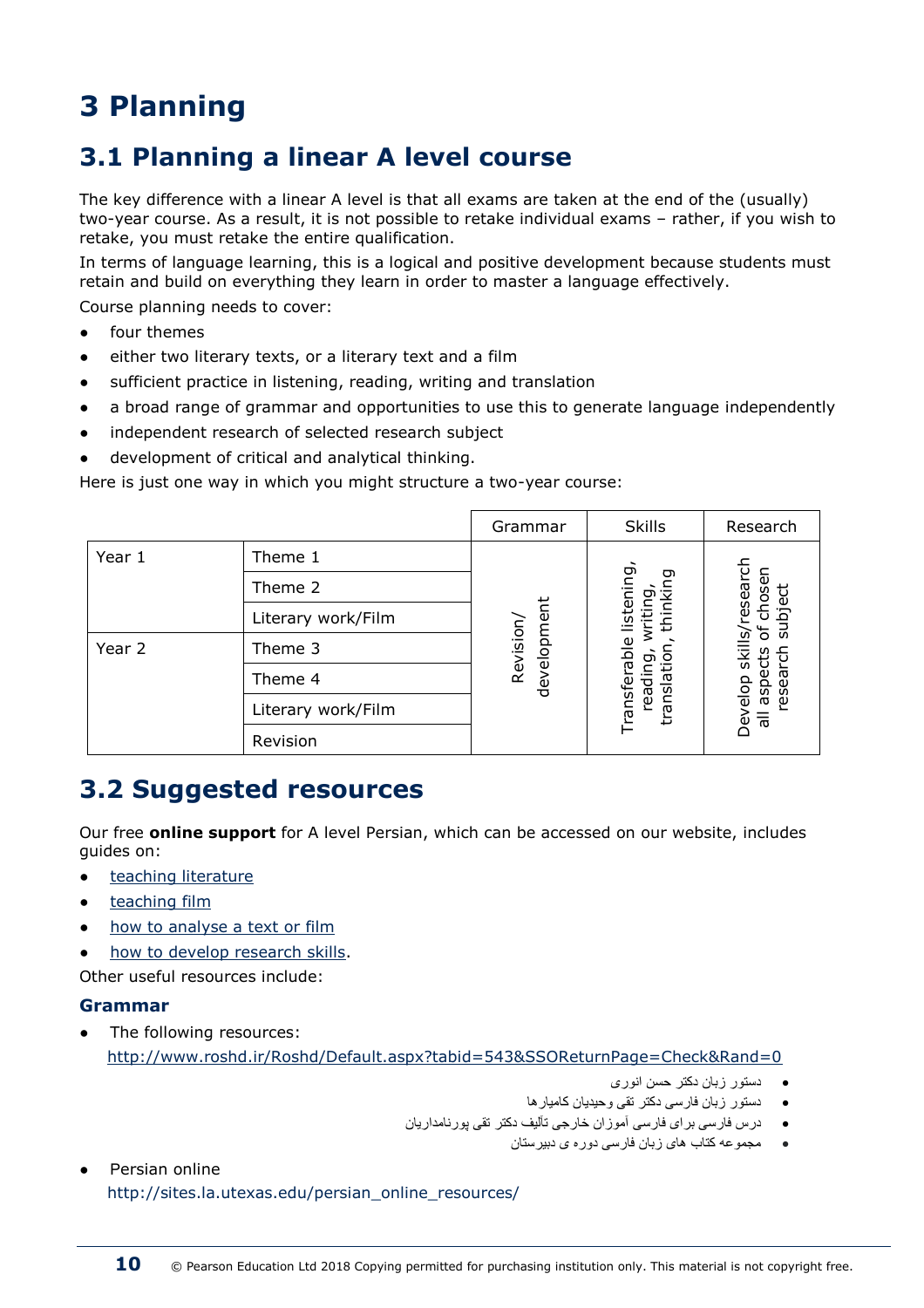#### **Literature**

- Link to download *Aadat mikonim* [http://www.adabestanekave.com/book/Adat\\_Miekoniem.pdf](http://www.adabestanekave.com/book/Adat_Miekoniem.pdf)
- Link to download *Khanevadeh Nickakhtar* https://www.scribd.com/document/144237775/Pezeshkzad-Khanevadeye-Nik-Akhtar-pdf
- Link to buy *Kart Postal* [https://www.amazon.co.uk/Postcard-Cart-Postal-Ruhangiz-Sharifian](https://www.amazon.co.uk/Postcard-Cart-Postal-Ruhangiz-Sharifian-x/dp/1780832893/ref=sr_1_2?s=books&ie=UTF8&qid=1494364882&sr=1-2&keywords=sharifian)[x/dp/1780832893/ref=sr\\_1\\_2?s=books&ie=UTF8&qid=1494364882&sr=1-](https://www.amazon.co.uk/Postcard-Cart-Postal-Ruhangiz-Sharifian-x/dp/1780832893/ref=sr_1_2?s=books&ie=UTF8&qid=1494364882&sr=1-2&keywords=sharifian) [2&keywords=sharifian](https://www.amazon.co.uk/Postcard-Cart-Postal-Ruhangiz-Sharifian-x/dp/1780832893/ref=sr_1_2?s=books&ie=UTF8&qid=1494364882&sr=1-2&keywords=sharifian)

#### **Films**

- Link to download *Separation* <https://www.youtube.com/watch?v=CAp9OiOeE90>
- Link to download *Offside* <https://www.youtube.com/watch?v=C6QgkbDabn0> https://www.youtube.com/watch?v=H3loX9nVQ\_4 <https://www.youtube.com/watch?v=lnIAeb8a5Xg> <https://www.youtube.com/watch?v=qH8bNjCAkx4> <https://www.youtube.com/watch?v=jopQ8qvp928> <https://www.youtube.com/watch?v=Lk4aHoQdZPg>
- Link to download *Superstar* [https://www.youtube.com/watch?v=w\\_1BpZKobXM](https://www.youtube.com/watch?v=w_1BpZKobXM)

#### **Newspapers, television and radio**

Any Persian TV, Series, Newspaper, Radio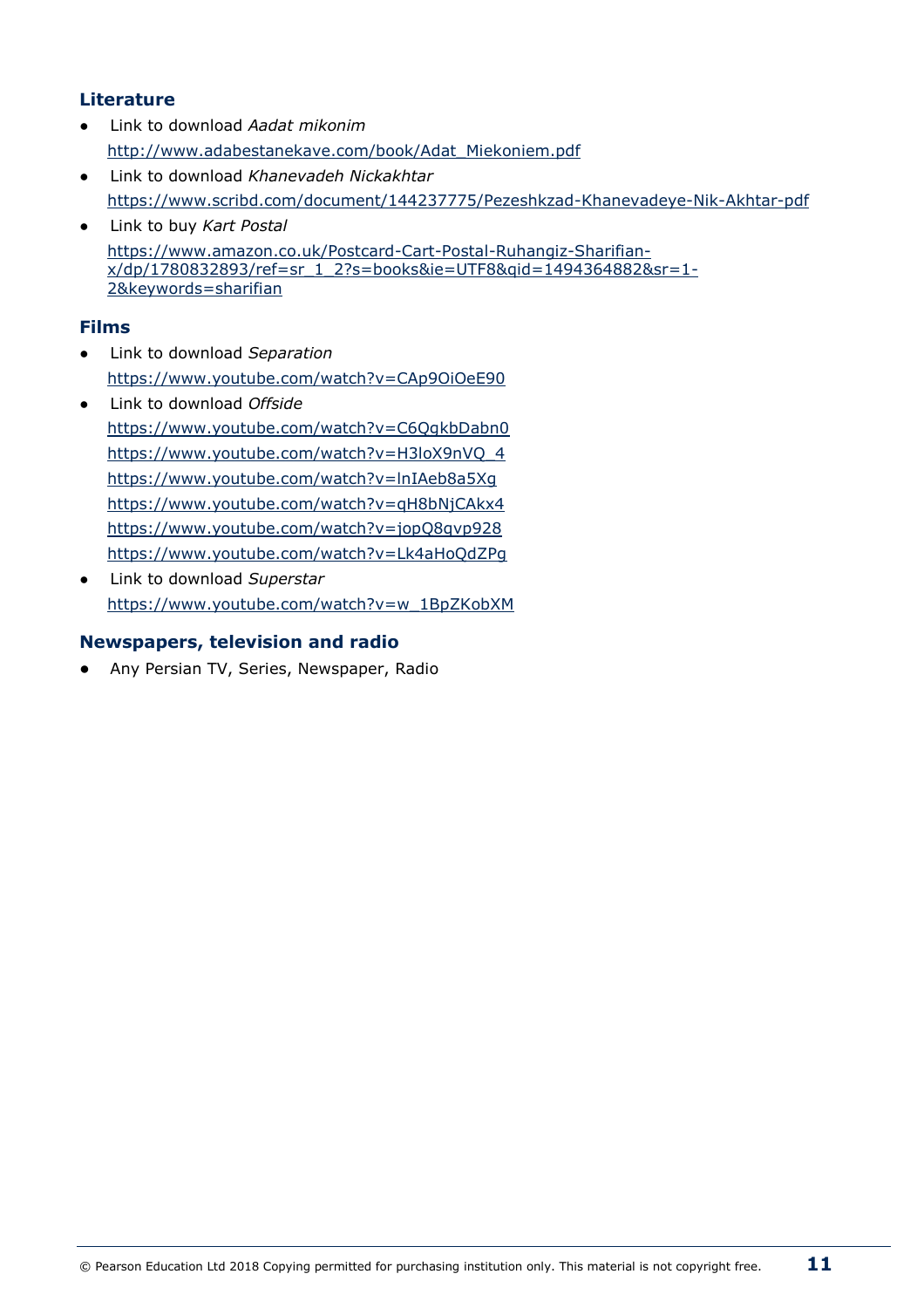# **4 Content guidance**

The themes and sub-themes identified below are vehicles for the development of linguistic and cognitive skills, as well as cross-cultural awareness. Assessment is predominantly related to the ability to use the target language. Papers 1, 2 and 3 will be based on content from the four themes. Students will need to demonstrate knowledge and understanding of, and critical and analytical response to, the target language community and culture.

### **4.1 Themes and sub-themes**

In **Theme 1**, 'Changes in contemporary society', the sub-themes of 'changes in family structure' and 'education' give students the opportunity to examine specific social issues and trends, including how they have emerged and are evolving over time. The optional research subject 'work opportunities for young people' allows students to engage with a subject important in Iran with its growing younger population.

In **Theme 2**, 'Media and culture', the sub-themes 'music' and 'festival and customs' encourage students to expand their cultural knowledge by learning about artistic culture in Iran and Afghanistan. The optional research subject focuses on the 'development of social and online media', which requires engagement with contemporary issues which impact greatly in Iran and Afghanistan.

In **Theme 3**, 'Aspects of Persian-speaking society', the sub-themes 'engagement with environmental issues' and 'tourism and its impact on society' cover important aspects of Iranian society, past and present, and look at changing attitudes over time and their impact on the country. The optional research subject 'expectations of women in society' requires students to study a significant aspect of society and consider the struggles and achievements of women, past and present.

In **Theme 4**, 'Political and artistic influences on society past and present', the first sub-theme 'Iran-Iraq war' gives students the opportunity to study this significant episode in the history of Iran which has had long-term impacts on society. The second sub-theme, 'art and crafts' allows focus on society through a very different lens. The optional research subject 'aspects of contemporary Iranian art' gives the opportunity to engage with important artists, artistic movements and influences from the twentieth and twenty-first centuries.

# **4.2 Prescribed works**

| Literary<br>works | Aadat Mikonim, Zoya Pirzad, 2004 (novel)<br>Khanevadeh Nikakhtar, Iraj Pezeshkzad, 2001 (play)<br>Kart Postal, R. Sharifian, 2008 (novel) |
|-------------------|-------------------------------------------------------------------------------------------------------------------------------------------|
| <b>Films</b>      | Separation, Asghar Farhadi, 2011<br>Offside, Jafar Panahi, 2006<br>Superstar, Tahmineh Milani, 2009                                       |

For each of the prescribed literary works and films, students need to consider:

- Author/Director
- Relevant background
- **Plot**
- Main character(s)
- **Themes**
- Important quotations/dialogue and scenes
- Reference materials and extended reading

For further guidance, download our [guide to analysing text or film.](https://qualifications.pearson.com/content/dam/pdf/A%20Level/Arabic/2018/teaching-and-learning-materials/GCE-Generic-2018-How-to-analyse-text-film.pdf)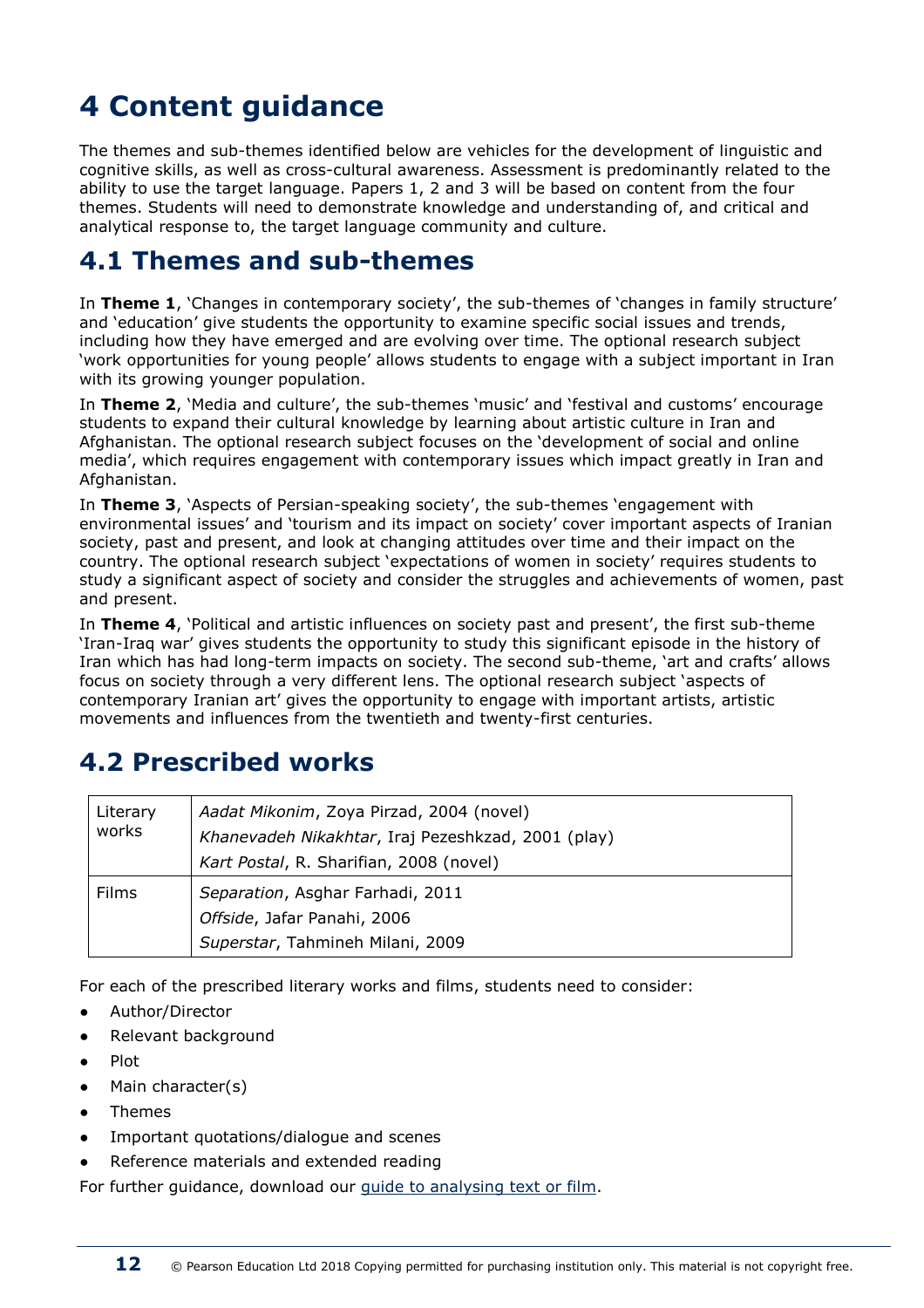# **5 Assessment guidance**

### **5.1 Breakdown of Assessment Objectives**

The breakdown of Assessment Objectives by paper will be as follows:

| <b>Paper</b>                                                                                              | AO1 % | AO2 % | AO3 % | AO4 % | <b>Total</b> |
|-----------------------------------------------------------------------------------------------------------|-------|-------|-------|-------|--------------|
| Paper 1: Translation into English,<br>reading comprehension and writing<br>(research question) in Persian |       | 25    | 5     | 10    | 40%          |
| Paper 2: Translation into Persian and<br>written response to works                                        |       |       | 20    | 10    | 30%          |
| Paper 3: Listening, reading and writing<br>in Persian                                                     | 20    |       | 5     |       | 30%          |
| <b>Total</b>                                                                                              | 20    | 30    | 30    | 20    | 100%         |

### **5.2 Assessment overview**

The Pearson Edexcel A level in Persian comprises three externally-examined papers that assess listening, reading and writing skills.

#### **Paper 1: Translation into English, reading comprehension and writing (research question) in Persian**

#### **2 hours 30 minutes (80 marks)**

#### **Section A: Translation into English (20 marks)**

We recommend students spend 20 minutes on Section A.

Students must translate one unseen passage from Persian into English. Section A draws on vocabulary and structures from **any one** of the sub-themes within the four themes.

#### **Section B: Reading comprehension (20 marks)**

We recommend students spend 45 minutes on Section B.

Students must respond to a series of comprehension questions based on a variety of text types and genres. Section B draws on vocabulary and structures across **all** sub-themes within the four themes.

#### **Section C: Writing (research question) (40 marks)**

We recommend students spend 1 hour 25 minutes on Section C.

Students must read one unseen text in Persian and then answer a question, incorporating information and ideas from both the unseen text and their research findings. Section C draws on a student's independent research of their chosen research subject.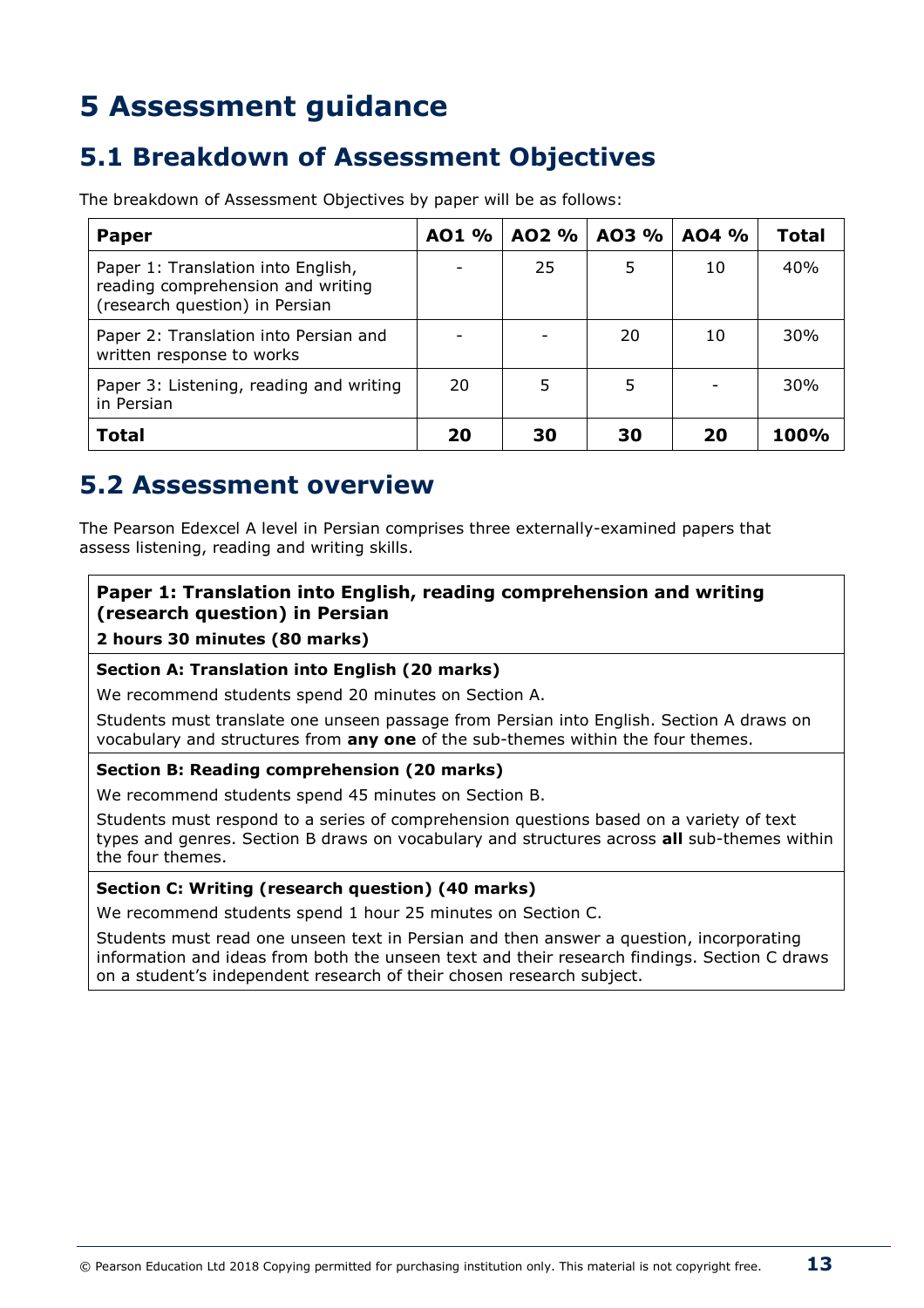# **Paper 2: Translation into Persian and written response to works**

#### **2 hours 40 minutes, 110 marks**

#### **Section A: Translation into Persian (20 marks)**

We recommend students spend 30 minutes on Section A.

Students must translate one unseen passage from English into Persian. Section A draws on vocabulary and structures from **any one** of the sub-themes within the four themes.

#### **Section B: Written response to works (literary texts) (45 marks)**

We recommend students spend 1 hour 5 minutes on **each** response in Sections B and C.

Students must write an extended response on either one **or** two of the literary texts listed in the specification. Students choose one question from a choice of two for each of their chosen literary texts. If a student answers questions on two literary texts, then they do not complete Section C.

#### **Section C: Written response to works (films) (45 marks)**

We recommend students spend 1 hour 5 minutes on **each** response in Sections B and C.

Students must write an extended response on one of the films listed in the specification (if they only answered one question in Section B). Students choose one question from a choice of two for their chosen film.

#### **Paper 3: Listening, reading and writing in Persian**

#### **2 hours 15 minutes, 60 marks**

#### **Section A: Listening comprehension (30 marks)**

We recommend students spend 45 minutes on Section A.

Students must respond to comprehension questions based on a variety of contexts and sources. Section A draws on vocabulary and structures across **all** sub-themes within the four themes.

#### **Section B: Listening, reading and writing (30 marks)**

We recommend students spend 1 hour 30 minutes on Section B.

Students must summarise a listening source and a text, both of which are based on the same sub-theme. Students must then evaluate the points of view in both sources, stating which views they agree with and why. Section B draws on vocabulary and structures from **any one** of the sub-themes within the four themes.

# **5.3 Understanding how to apply the mark grids**

#### **Paper 1: Translation into English, reading comprehension and writing (research question) in Persian**

#### **Section A: Translation into English**

The translation into English is marked using a points-based mark scheme (Sample Assessment Materials, page 23). The translation is divided into 20 'chunks', and there is one mark available for the correct translation of each chunk.

The mark scheme gives acceptable answers for each chunk but these are indicative only and variants will be accepted by the examiner if they convey the same intended meaning.

Misspellings are tolerated as long as they don't lead to ambiguity. For example, 'drought' misspelled as 'drowght' would be acceptable, but misspelled as 'draught' would be unacceptable as this is a real word with a different meaning (leading to ambiguity).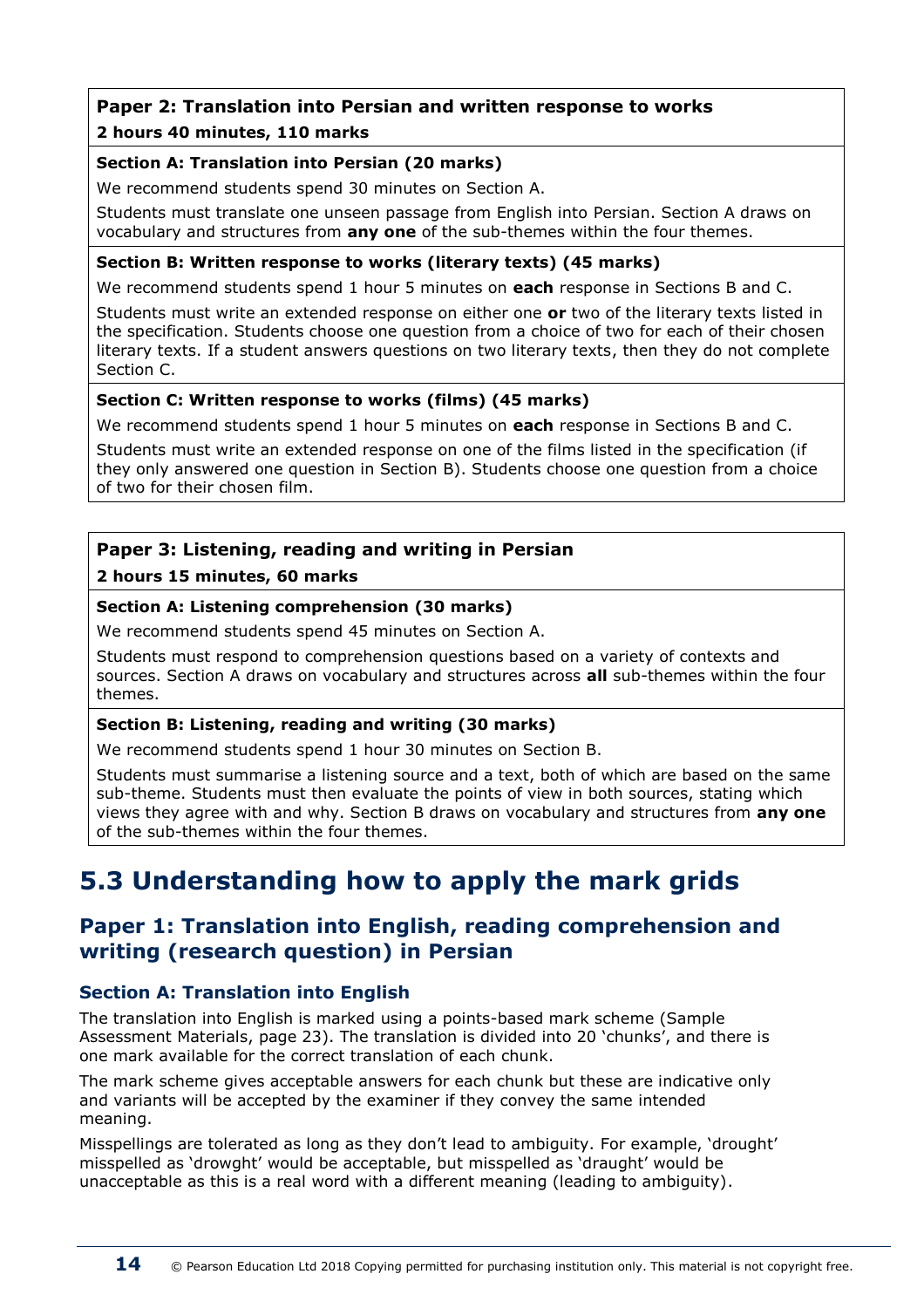#### **Section B: Reading comprehension**

The questions in this section are marked using a points-based mark scheme (Sample Assessment Materials, pages 26-28)

There is extensive guidance on the marking principles that will be applied to the questions in this section on pages 24–25 of the Sample Assessment Materials. The key things to remember are:

- Students don't have to respond in full sentences to open-response questions.
- Students can use words from the reading extract in their answer, but must not copy whole sections where the question requires them to manipulate the language in order to give an accurate response.
- There are no marks for quality of language in this section so spelling and grammar mistakes will be tolerated as long as they do not introduce ambiguity.
- For a one-mark answer, the candidate's first response is taken as the answer, even if this response is incorrect and the correct information follows later. Where two marks are available, apply the same rule, i.e. the first two responses are taken as the answer even if they are incorrect and the correct information follows later.
- Students must answer in Persian correct answers in the wrong language will not be awarded marks.

#### **Section C: Writing (research question)**

This question is marked using three levels-based mark grids:

- Knowledge and understanding of society and culture (AO4)
- Understand and respond to written language in writing (AO2)
- Accuracy and range of language (AO3)

In their response, students should demonstrate knowledge and understanding of society and culture through their ideas, arguments and conclusions, supported by information, references and examples from their research. Students must also refer to information in the text that supports their ideas, arguments and conclusions (thereby showing understanding of the text).

There are more marks available for AO4 (20 marks) than AO2 (10 marks), so students are expected to place more emphasis on knowledge and understanding of society and culture (AO4) than on the text (understand and respond in writing to written language – AO2).

Students can demonstrate their knowledge and understanding of society and culture by providing relevant ideas, information, references and examples related to aspects such as:

- lifestyle/customs/events, both current and historical
- important figures, both current and historical
- public opinion, feelings, reaction and behaviour.

Note this list is not exhaustive.

Answers will be marked according to the guidance on pages 30–34 of the Sample Assessment Materials.

#### **Paper 2: Translation into Persian and written response to works**

#### **Section A: Translation into Persian**

The translation into Persian is marked using a points-based mark scheme (Sample Assessment Materials, pages 55–57). The translation is divided into 20 'chunks', and there is one mark available for the correct translation of each chunk.

The mark scheme gives acceptable answers for each chunk but these are indicative only and variants will be accepted by the examiner if they convey the same intended meaning.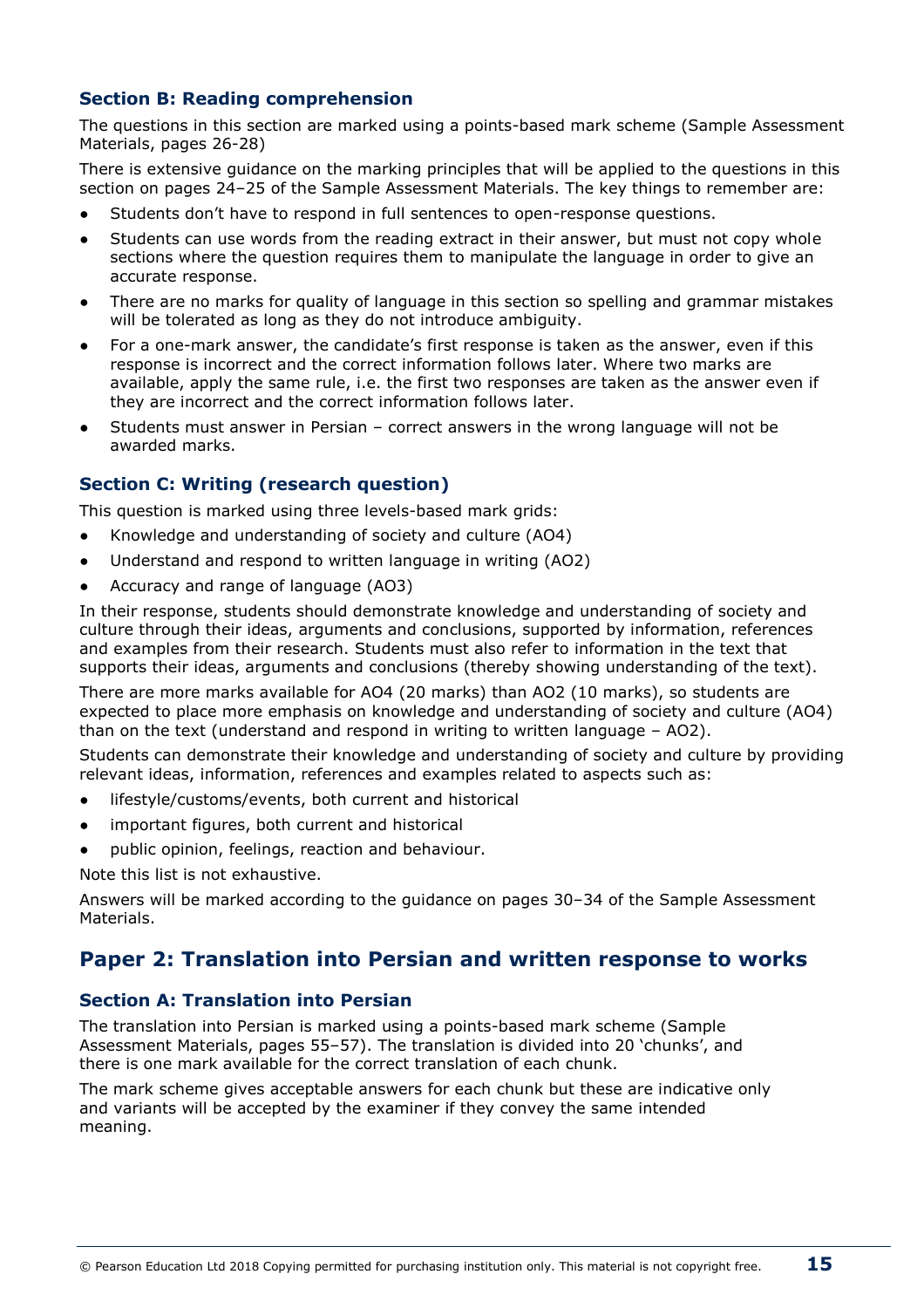The mark scheme for Paper 2 states:

- Spelling: non-grammatical misspellings are tolerated, for example موصیقی rather than موسیقی, as long as they are not ambiguous (for example محاسبه rather than مصاحبه (or in the wrong language.
- Verb endings must be correct, as they are grammatical errors, and will not be classed as spelling errors.
- Grammatical points:
	- tenses should be used correctly
	- the verb should be placed at the end of the sentence
	- plural and singular nouns must be used correctly
	- singular nouns should be used after numbers or words related to numbers like چند
	- the passive voice should be used accurately when appropriate
	- the subject and verb ending must match.
- Vocabulary: if there is an appropriate Persian word to use then these should be used, rather than a foreign word. If candidates write both the Persian and foreign word then this is acceptable, for example ممنون and مرسی. Specific scientific or mathematical words can be expressed in English
- Accept any appropriate alternatives that do not already appear in the 'Acceptable answers' column.

#### **Sections B and C: Written response to works**

Each individual essay is marked using three levels-based mark grids:

- Critical and analytical response (AO4)
- Range of grammatical structures and vocabulary (AO3)
- Accuracy of language (AO3)

Answers will be marked according to the guidance on pages 59–62 of the Sample Assessment Materials.

The indicative content given in the mark scheme is not exhaustive, and you will be rewarded for any valid response and may draw on any relevant examples from the work.

#### **Paper 3: Listening, reading and writing in Persian**

#### **Section A: Listening comprehension**

The questions in this section are marked using a points-based mark scheme (Sample Assessment Materials, pages 101–104).

#### **Section B: Listening, reading and writing**

Questions 5(a) and 5(b) are marked using a points-based mark scheme (Sample Assessment Materials, page 105).

Question 5(c) is marked using three levels-based mark grids:

- Understand and respond to spoken language (AO1)
- Understand and respond to written language (AO2)
- Accuracy and range of language (AO3)

Answers will be marked according to the guidance on pages 107–109 of the Sample Assessment Materials.